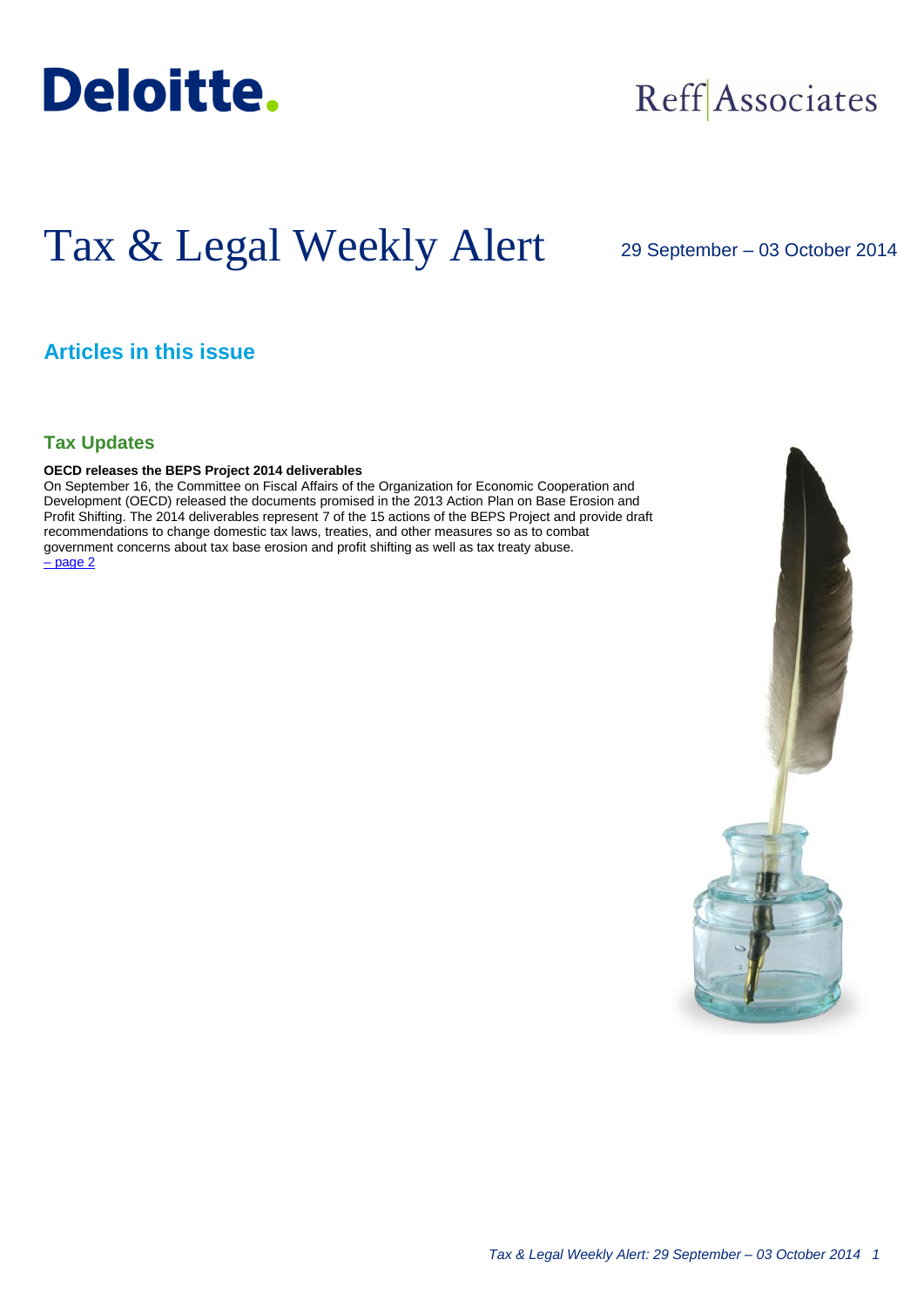## <span id="page-1-0"></span>**OECD releases the BEPS Project 2014 deliverables**

On September 16, the Committee on Fiscal Affairs of the Organization for Economic Cooperation and Development (OECD) released the documents (the 2014 deliverables) that it had promised, in the 2013 Action Plan on Base Erosion and Profit Shifting ("BEPS"), to produce this year. The 2014 deliverables represent 7 of the 15 actions of the BEPS Project, a project undertaken by the 44 countries that are, or will soon be, members of the OECD or of the G20 group of countries.

Some of the 2014 deliverables provide draft recommendations, agreed to by negotiators for the 44 countries, to change domestic tax laws, treaties, and other measures so as to combat government concerns about tax base erosion and profit shifting in cases involving (among other things) "hybrid mismatch arrangements" and tax treaty abuse.

Although Romania is not an OECD member, nor one of the 44 countries above mentioned, the Romanian tax authorities might consider implementing part of the recommendations.

The 2014 deliverable covers the following actions:

**Action 1: Addressing the Tax Challenges of the Digital Economy**

**Action 2: Neutralizing the Effects of Hybrid Mismatch Arrangements**

**Action 5: Countering Harmful Tax Practices More Effectively, Taking into Account Transparency and Substance**

**Action 6: Preventing the Granting of Treaty Benefits in Inappropriate Circumstances**

**Action 8: Guidance on Transfer Pricing Aspects of intangibles**

**Action 13: Guidance on Transfer Pricing Documentation and Country-by-Country Reporting**

#### **Action 15: Developing a Multilateral Instrument to Modify Bilateral Tax Treaties**

Given that many of the recommendations provided under the above deliverables are not sufficiently clear in order to be implemented at this stage, the BEPS Project remains a work in progress and many of the most difficult questions have been deferred for later consideration. Nevertheless, the 2014 deliverables provide an initial framework into how the G20, the member countries of the OECD or the countries that follow the OECD guidelines may implement BEPS-related domestic tax law and treaty changes when the OECD's work is completed.

Additional details can be found **[here](http://www.oecd.org/tax/beps-2014-deliverables.htm)**.

**Should you have any questions or would require our assistance assessing your potential exposure, please do not hesitate to contact us:**

#### **[Dan Badin](mailto:dbadin@deloittece.com)**

Tax & Legal Partner-in-Charge +40 21 207 53 92

#### **[Ana Petrescu](mailto:apetrescu@deloittece.com)**

Manager +40 21 207 56 04